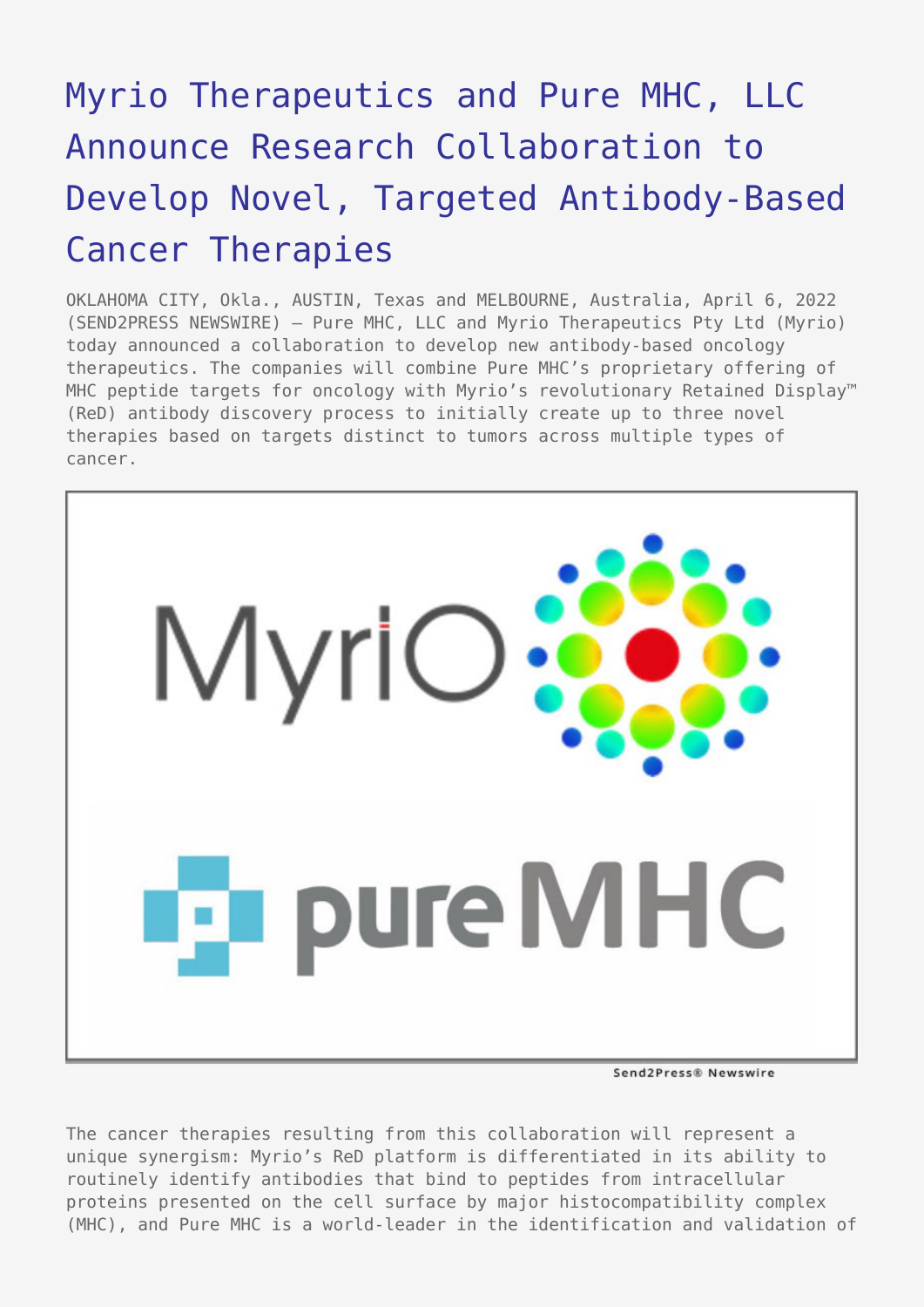peptide/MHC (pMHC) targets. Antibodies to next generation pMHC oncology targets may provide more efficacious therapies, particularly for solid tumors, while minimizing off-target effects for patients.

## **Researchers at both companies expressed excitement at the prospect of combining these innovative approaches:**

"The speed and flexibility of Myrio's ReD platform enables the generation of robust antibody-based therapies against challenging targets like pMHC with high affinity and specificity," said Myrio's CEO Pete Smith. "Pure MHC's curated pMHC targets are an excellent fit for our platform and substantially de-risk downstream development."

Pure MHC's Chief Scientist, William Hildebrand, PhD shared this enthusiasm, "Pure MHC is dedicated to the identification of pMHC complexes distinct to cancer and absent from healthy tissues. Peptide/MHC complexes for several oncology indications have been identified by Pure MHC as present on tumors yet absent from healthy tissue, and we are excited for Myrio to deploy their cutting-edge technology to engineer antibodies that recognize our targets with great specificity."

From a business perspective, these therapeutic candidates will bolster Myrio's existing portfolio of in-house assets while providing Pure MHC access to a powerful antibody platform that enables multiple therapeutic pipelines.

"Myrio's platform is not just an outstanding scientific fit, the collaboration represents a unique and exciting way for Pure MHC to deploy its novel target assets strategically," said Kris Looney, President of Pure MHC. "As we continue to provide targets from our pipeline to the market via more traditional partner licensing models, we felt the time was right to also establish our own therapeutic pipeline and have found exactly the collaborator we need in Myrio."

Pete Smith agreed, "With the close alignment of both scientific and business objectives between our two companies, a partnership between Myrio and Pure MHC just makes so much sense. We are excited about its potential."

The companies expect the collaboration to yield therapeutic candidates within the next twelve months.

#### **About Myrio Therapeutics**

Myrio Therapeutics is driving a new frontier of antibody-based therapies as the company's Retained Display™ (ReD) antibody platform offers identification of highly specific human antibodies that bind to peptide-MHC complexes. Myrio's antibodies can readily be converted into multispecific, CAR-T or other formats, dramatically increasing the target landscape for these modalities. Visit:<http://www.myriotx.com/>

#### **About Pure MHC**

Pure MHC, LLC is a platform technology company funded and managed by Emergent